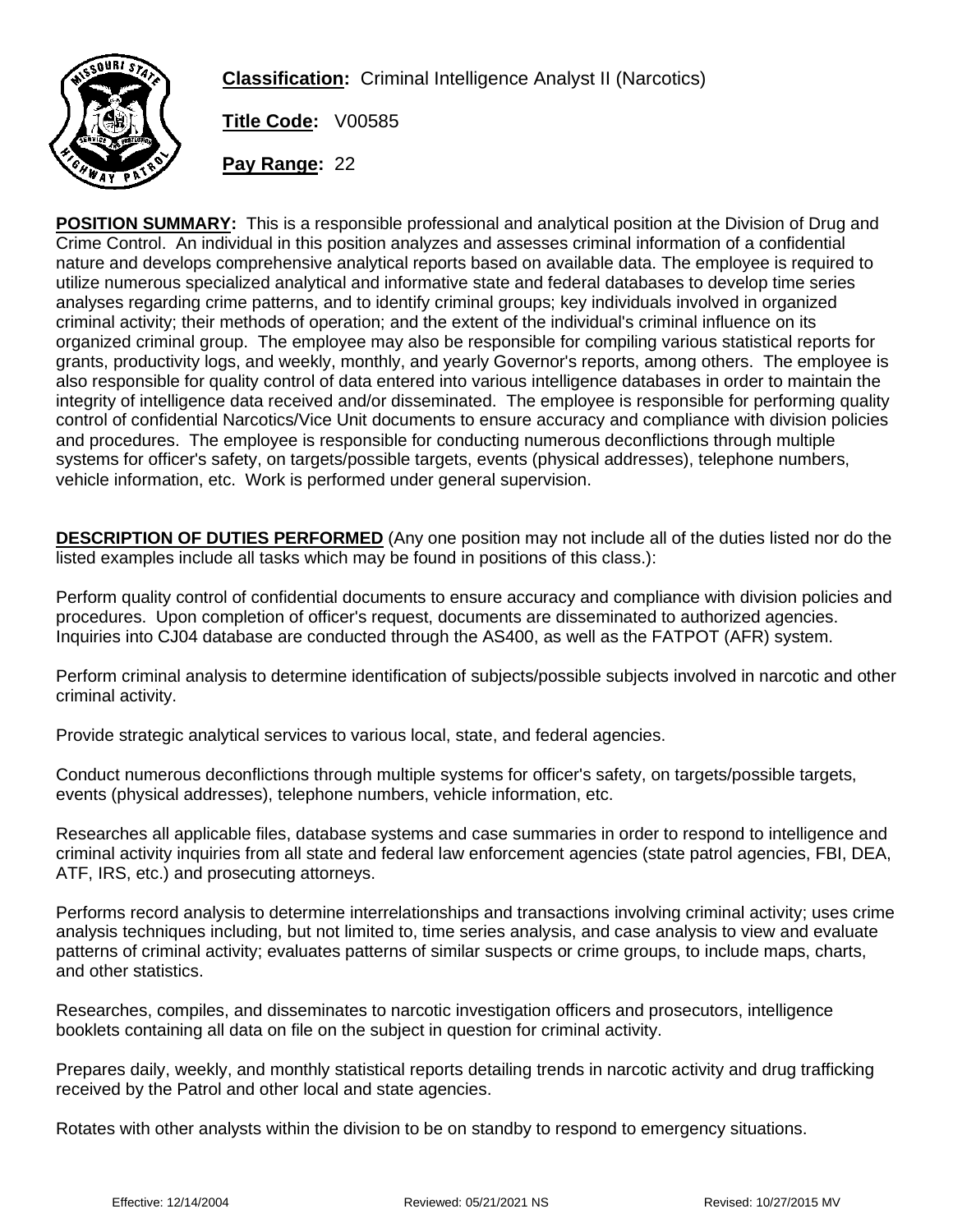## **Classification:** Criminal Intelligence Analyst II (Narcotics) **Page 2** Page 2

Serves as liaison for MoSPIN (Missouri Statewide Intelligence Network), Midwest HIDTA (High Intensity Drug Trafficking Area), and MOCIC (Mid-States Organized Crime Information Center).

Maintain secure storage of confidential defendant files which include filing of required paperwork in the proper order to ensure the case file is complete. The case file is also updated for case year changes.

Monitor and maintain NVPS and CI20 databases for officer safety and conflict notification purposes.

Monitor DDCCNARC database for DOC threat assessments to log and maintain citizen calls to report criminal activity or answer drug related questions.

Educate DDCC officers regarding information available through MoSPIN.

Receive, review, and determine the integrity of data to be entered into the MoSPIN database from Patrol and other task force agency Narcotics/Vice Unit officers. Compile information for entry into the MoSPIN system, assuring entries are 28 CFRPart 23 compliant.

Performs other work-related duties as assigned.

**REQUIRED KNOWLEDGE, SKILLS, AND ABILITIES:** Knowledge of law enforcement terminology and narcotics investigative techniques.

Knowledge in the collection, analyzing and dissemination of criminal intelligence information.

Knowledge of modern office databases, (Microsoft Excel, Lotus 1, 2, & 3, Lotus Notes).

Ability to properly handle, store, secure, destroy, and mark classified and other sensitive documents.

Ability to work in a secure operating environment with access to classified and sensitive information.

Ability to research a voluminous amount of databases in order to find information on individuals utilizing very little previous information on the subject (e.g., telephone number only, last name, alias, etc.).

Ability to perform tedious intelligence searches while maintaining high quality control and proof reading skills in the performance of job tasks.

Ability to work under extreme pressure and time limits.

Ability to multitask and determine high priority tasks in accomplishment of daily duties.

Ability to analyze intelligence information, submitted documents and statistical data present findings of fact in written and graphic form.

Ability to organize, prioritize and plan work effectively.

Ability to gather, assemble, correlate and analyze facts and devise solutions to problems.

Ability to display a professional appearance and demeanor consistent with the expectations of the Missouri State Highway Patrol.

Ability to represent the Highway Patrol on panels, committees, task forces etc., working on Missouri's drug issues and other criminal activities.